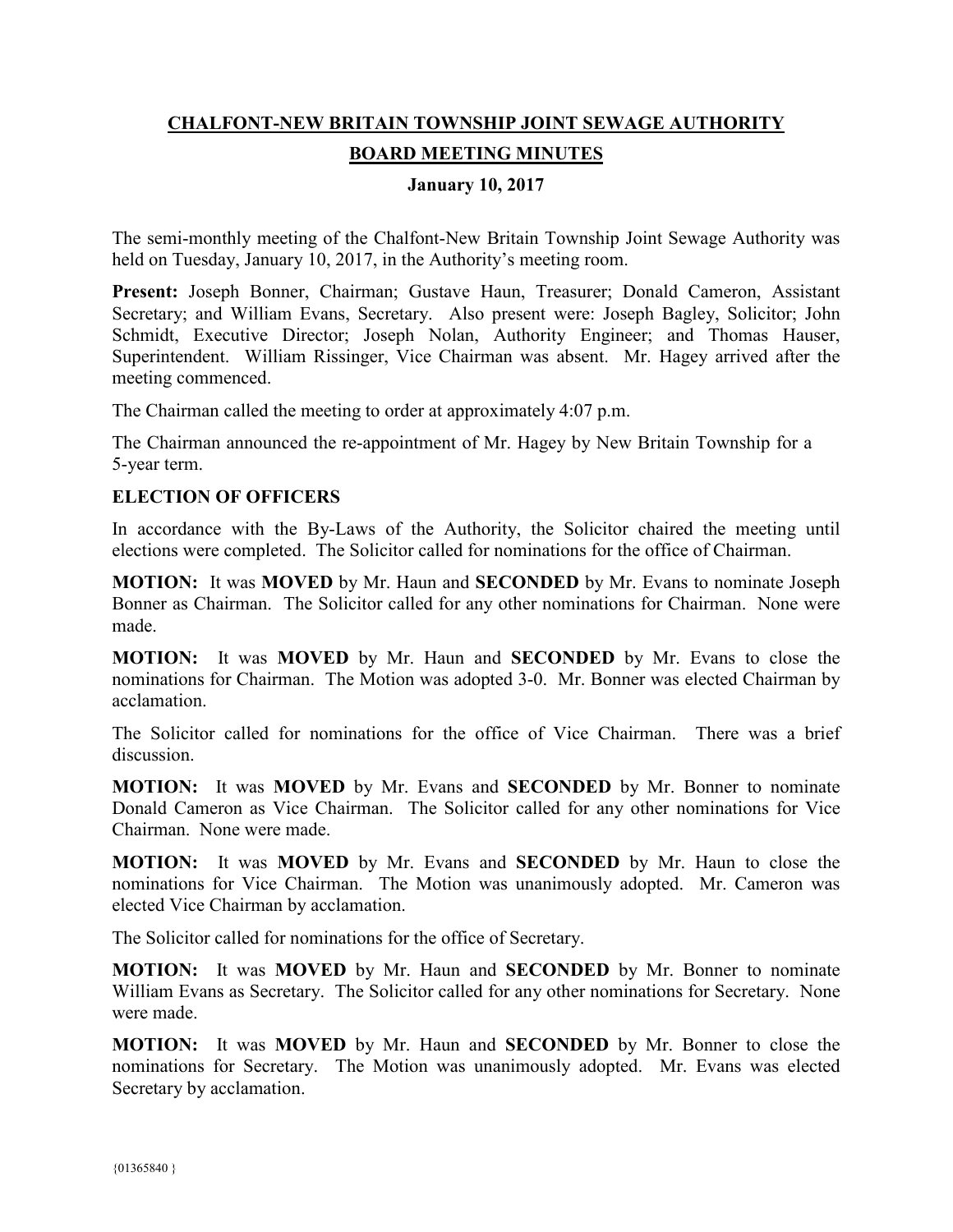The Solicitor called for nominations for the office of Treasurer.

**MOTION:** It was **MOVED** by Mr. Evans and **SECONDED** by Mr. Bonner to nominate Gustave Haun as Treasurer. The Solicitor called for any other nominations for Treasurer. None were made.

**MOTION:** It was **MOVED** by Mr. Cameron and **SECONDED** by Mr. Evans to close the nominations for Treasurer. The Motion was unanimously adopted. Mr. Haun was elected Treasurer by acclamation.

The Solicitor called for nominations for the office of Assistant Secretary/Assistant Treasurer.

**MOTION:** It was **MOVED** by Mr. Evans and **SECONDED** by Mr. Bonner to nominate Timothy Hagey as Assistant Secretary/Assistant Treasurer. The Solicitor called for any other nominations for Assistant Secretary/Assistant Treasurer. None were made.

**MOTION:** It was **MOVED** by Mr. Haun and **SECONDED** by Mr. Evans to close the nominations for Assistant Secretary/Assistant Treasurer. The Motion was unanimously adopted. Mr. Hagey was elected Assistant Secretary/Assistant Treasurer by acclamation.

Mr. Bonner assumed chairmanship of the meeting.

# **APPOINTMENT OF COMMITTEES**

Mr. Bonner indicated that he would defer appointment of committees until the next meeting. Mr. Haun volunteered to be appointed to the Facilities Committee.

# **APPOINTMENT OF PROFESSIONALS**

**MOTION:** It was **MOVED** by Mr. Cameron and **SECONDED** by Mr. Haun to re-appoint the Authority's professionals for the year 2017. The Motion was unanimously adopted.

#### **2017 MEETING DATES**

There was a discussion regarding the 2017 meeting dates. In particular, there was a discussion regarding the second meeting in December being scheduled for December 26.

**MOTION:** It was **MOVED** by Mr. Bonner and **SECONDED** by Mr. Cameron to approve the 2017 meeting dates as distributed to the Board except for December 26. The Motion was unanimously adopted.

#### **FEE SCHEDULES**

The Chairman called for a motion regarding adoption of the Fee Schedules for 2017. Mr. Schmidt commented that none of the rates in the Fee Schedules had changed for the 2017 year.

**MOTION:** It was **MOVED** by Mr. Haun and **SECONDED** by Mr. Cameron to adopt the 2017 Fee Schedule. The Motion was unanimously adopted.

It was reported that the resignation of Mr. Rissinger was listed on the Chalfont Borough agenda for its upcoming Council meeting.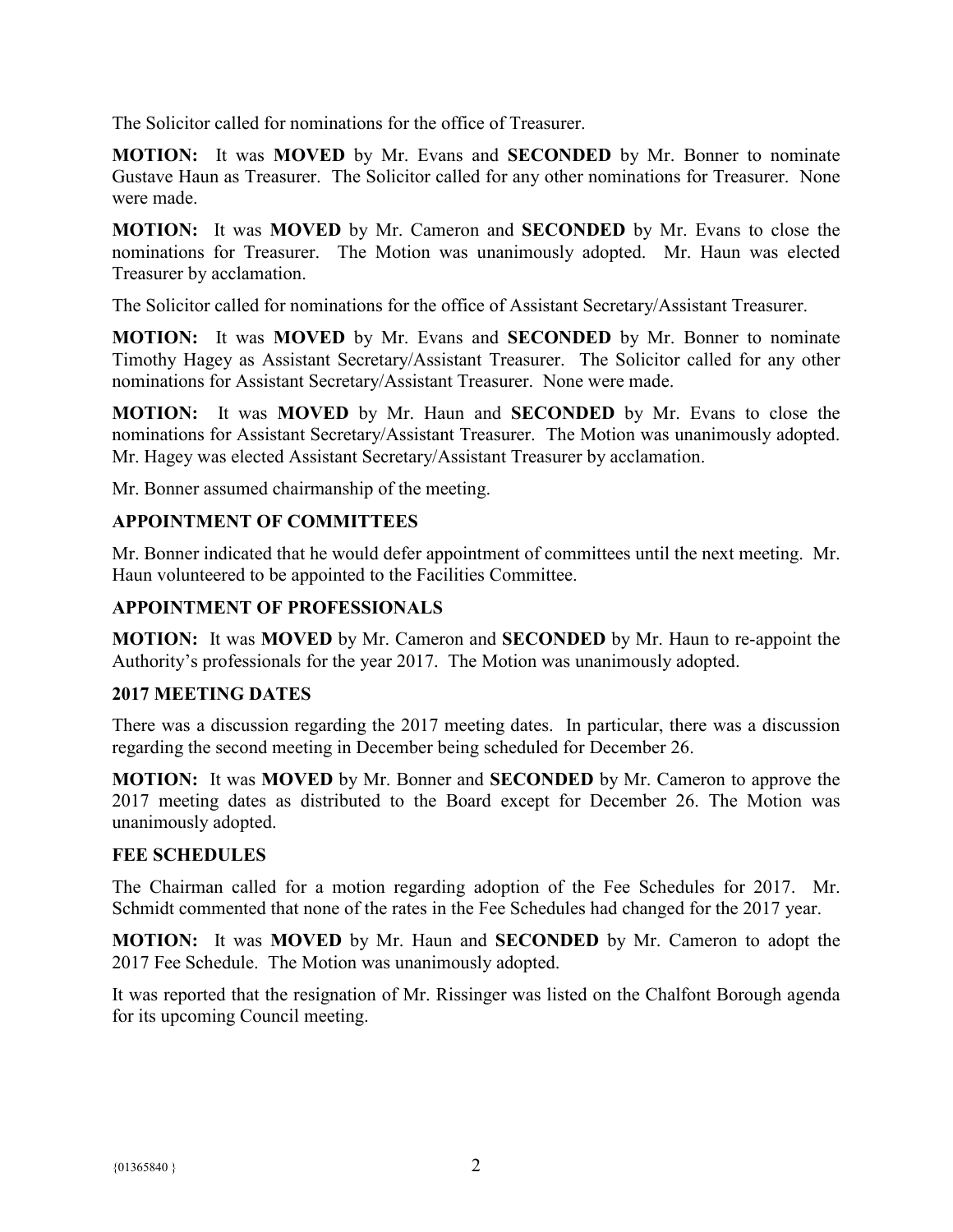# **APPROVAL OF MINUTES**

**MOTION:** It was **MOVED** by Mr. Haun and **SECONDED** by Mr. Cameron to approve the minutes of the December 13, 2016 Board meeting as distributed to the Board. The Motion was unanimously adopted.

Mr. Hagey joined the meeting at this time.

# **PUBLIC COMMENT**

No members of the public were present.

## **REPORTS OF OFFICERS**

No reports of officers were presented.

## **COMMITTEE REPORTS**

The Board recessed into Executive Session at approximately 4:19 p.m. for a discussion regarding personnel.

The Board returned to its regular session at approximately 4:22 p.m.

**MOTION:** It was **MOVED** by Mr. Evans and **SECONDED** by Mr. Cameron to approve the Personnel Committee recommendations with regard to compensation. The Motion was unanimously adopted.

## **EXECUTIVE DIRECTOR'S REPORT – John E. Schmidt**

Mr. Schmidt recommended closure of Escrow Account No. 86 for the Select Properties/Barclay Road project.

**MOTION:** It was **MOVED** by Mr. Evans and **SECONDED** by Mr. Hagey to close Escrow Account No. 86. The Motion was unanimously adopted.

Mr. Schmidt reported that the Table of Contents for the Standard Construction Specifications had been distributed to the Board for review and that a copy of the Standard Construction Specifications was available at the meeting in the event any Board member wished to review it. The current update of the Standard Construction Specifications is the first update to the Authority's Specifications since 1998.

There was an extensive discussion regarding diesel-powered backup pumps at the pumping stations.

**MOTION:** It was **MOVED** by Mr. Haun and **SECONDED** by Mr. Cameron to approve the Standard Construction Specifications as distributed to the Board. The Motion was unanimously adopted.

Mr. Schmidt presented to the Board a Sewage Capacity Approval Form for the Elaines Lane subdivision in New Britain Township for up to 5 EDUs.

**MOTION:** It was **MOVED** by Mr. Haun and **SECONDED** by Mr. Hagey to approve Sewage Capacity for up to 5 EDUs for the Elaines Lane subdivision. The Motion was unanimously adopted.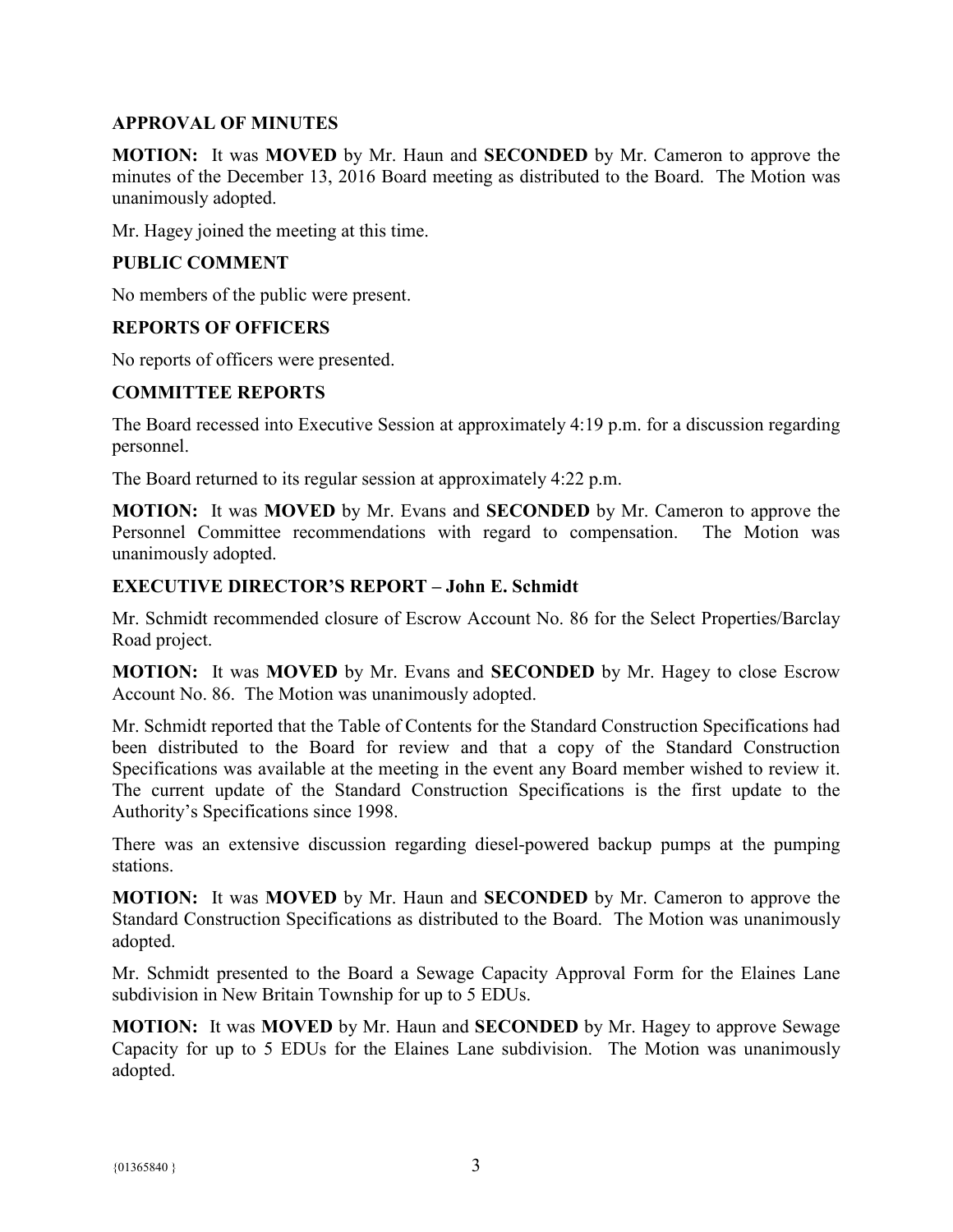Mr. Schmidt presented a request by the Doylestown Township Police Benevolent Association for a contribution. There was a brief discussion.

**MOTION:** It was **MOVED** by Mr. Haun and **SECONDED** by Mr. Evans to contribute \$100 to the Doylestown Township Police Benevolent Association. The Motion was unanimously adopted.

Mr. Schmidt reported that the new Authority sign had been installed at the front of the property.

Mr. Schmidt reported that the Authority banquet will be held on Thursday, January 12.

# **ENGINEER'S REPORT – Joseph Nolan, P.E.**

Mr. Nolan reported that the Phase III work was going well. Cold weather is slowing down the outside work. The new front door for the Authority office will be installed when the weather warms up.

Mr. Nolan presented Requisition No. 169 for Capital Expenditures in the amount of \$0.

Mr. Nolan next presented Requisition No. 212 for Capital Improvements in the amount of \$247,947.62 representing Phase III work.

**MOTION:** It was **MOVED** by Mr. Cameron and **SECONDED** by Mr. Haun to approve Requisition No. 212 for Capital Improvements in the amount of \$247,947.62. The Motion was unanimously adopted.

Mr. Nolan reported that of the \$3.7 million total for the general contract for Phase III, approximately \$1.7 million has been performed and paid thus far, less than 50% of the contract.

Mr. Nolan reported that of the \$1.7 million for the electrical construction contract, approximately \$800,000 has been performed and paid thus far, less than 50% of the contract.

Mr. Nolan next presented Change Order No. 1 for LB Industries which represents a \$175,000 credit and a net amount payable of \$164,508.56. This Change Order was previously discussed and approved by the Board as to the concept of the credit and net amount.

**MOTION:** It was **MOVED** by Mr. Hagey and **SECONDED** by Mr. Cameron to approve Change Order No. 1 for the general contract for a net amount of \$164,508.56. The Motion was unanimously adopted.

Mr. Haun inquired as to the project finish date. Mr. Nolan responded that he expected most of the work to be completed by early Fall with 100% completion by the end of the year.

# **SOLICITOR'S REPORT – Joseph Bagley, Esquire**

Mr. Bagley recommended adoption of Resolution No. 2017-1 increasing and fixing the amount of attorney fees, paralegal fees and interest for charging delinquent accounts. Mr. Bagley, as he reports annually, indicated that this Resolution is necessary because of a Commonwealth Court case requiring the annual adoption of a resolution fixing the amount of attorney fees, paralegal fees and the interest rate to be charged delinquent accounts.

**MOTION:** It was **MOVED** by Mr. Haun and **SECONDED** by Mr. Bonner to adopt Resolution No. 2017-1 fixing the legal fees and interest rate charged to delinquent customers and users. The Motion was unanimously adopted.